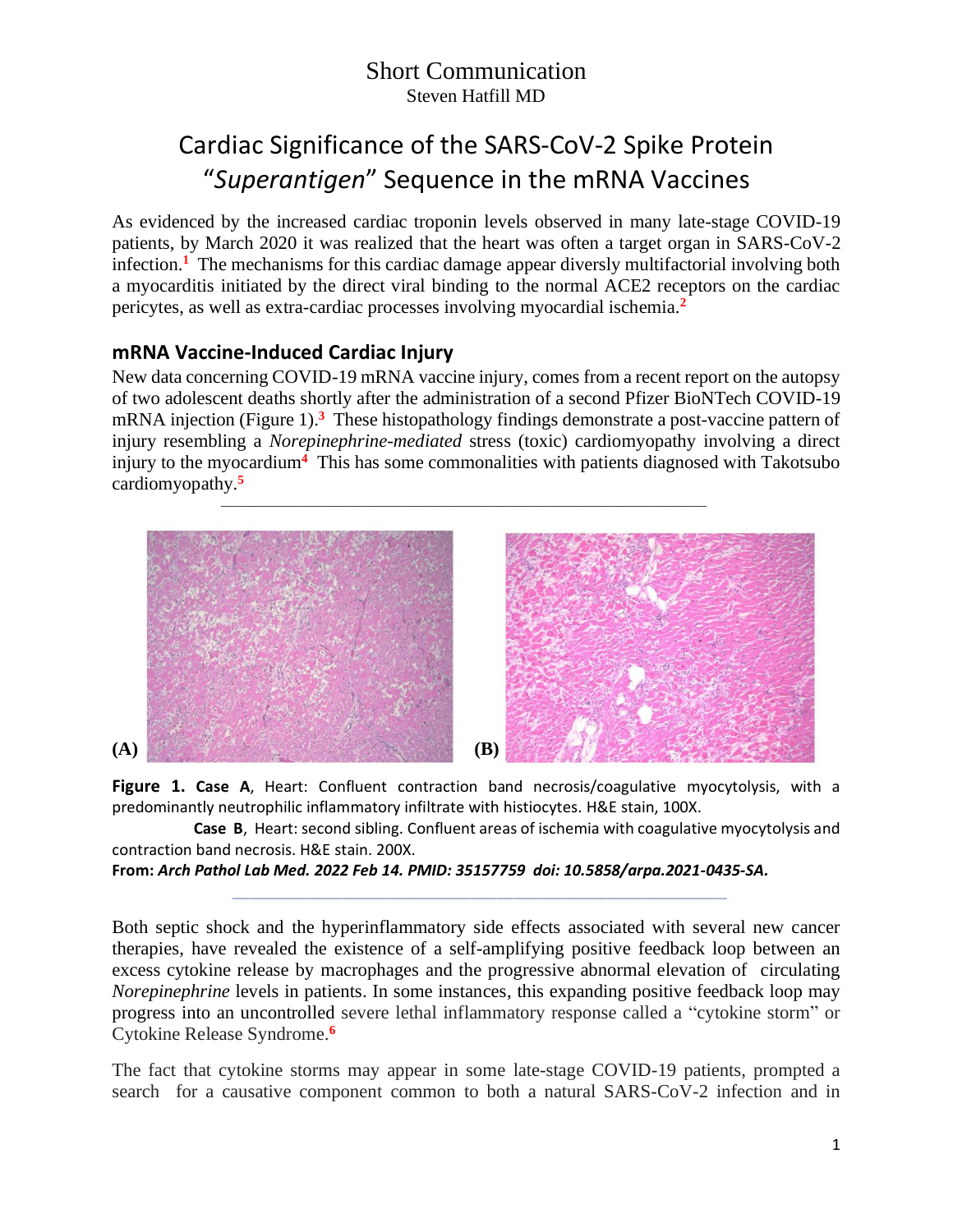individuals injected with multiple doses of the COVID-19 mRNA vaccines.**<sup>7</sup>** This commonality appears to be located in a short amino acid sequence in the Spike Protein of the virus.

## **The mRNA Vaccines Carry a Toxin "***Superantigen***" Motif**

Much has been written about the Furin Cleavage Site (FCS) of the spike protein of the SARS-CoV-2 virus. But what is largely ignored is a preceding curious stretch of ∼20 amino acids (segment T678 to Q690 ) embedded in the S-1 monomer of the trimeric spike protein. This segment harbors a unique sequence motif that is independent from the other known SARS-related β-Coronaviruses.

In September 2020, a computational molecular modeling study revealed that this ∼20 amino acid region is similar both in sequence and 3D structure to the functional motif of *Staphylococcal Enterotoxin B (SEB)* (amino acid sequence T<sub>150</sub>NKKKATVQELD<sub>161</sub>) a potent bacterial "superantigen" (SAg) toxin produced by gram-positive [Staphylococcus a](https://en.wikipedia.org/wiki/Staphylococcus_aureus)ureus bacteria (Figure 2).<sup>8, 9</sup> It is of note that the SEB toxin itself is potent enough to be classified as a Category B select agent and that it was manufactured on a large-scale as a biological weapon during the 1960's.**<sup>10</sup>**

| S1                              |                                   |                            |  |   |  |  |        |   |     |         | S1/S2 cleavage site |  |  |      |  |                  |  |  |  |                |                                         |  |  |
|---------------------------------|-----------------------------------|----------------------------|--|---|--|--|--------|---|-----|---------|---------------------|--|--|------|--|------------------|--|--|--|----------------|-----------------------------------------|--|--|
|                                 | Superantigen-like motif E661-R685 |                            |  |   |  |  |        |   |     |         |                     |  |  |      |  |                  |  |  |  | S <sub>2</sub> |                                         |  |  |
| SARS-CoV-2 (671-692)            |                                   |                            |  |   |  |  |        |   |     |         |                     |  |  |      |  |                  |  |  |  |                | CASYQ T QT – NS PRRA RS VA S QS         |  |  |
| <b>Bat SARS-like CoV RaTG13</b> |                                   |                            |  |   |  |  |        |   |     |         |                     |  |  |      |  |                  |  |  |  |                | $C A S Y O T O T - N S$ $R S V A S O S$ |  |  |
| Bat SARS-like CoV WIV16         |                                   | CASYHTVS-LL                |  |   |  |  |        |   |     |         |                     |  |  |      |  |                  |  |  |  |                | $- -  \mathbf{R}$ S T S O K S I         |  |  |
| Pangolin Cov (A0A6M3G9R1)       |                                   |                            |  |   |  |  |        |   |     |         |                     |  |  |      |  |                  |  |  |  |                | $CASYOTOT-NSI--.$ RSVSSOAI              |  |  |
| <b>BAT SARS-like RmYN02</b>     |                                   | $C A S Y - -$              |  |   |  |  |        |   |     |         |                     |  |  |      |  |                  |  |  |  |                | $-N$ SP - A AR - V G T N S              |  |  |
| <b>BAT SARS-like CoV ZXC21</b>  |                                   | CASYHTAS - IL              |  |   |  |  |        |   |     |         |                     |  |  |      |  |                  |  |  |  |                | $-$ RSTGQKA                             |  |  |
| <b>HCoV-SARS (P59594)</b>       |                                   |                            |  |   |  |  | SYHTVS |   |     | $-SL$   |                     |  |  |      |  |                  |  |  |  |                | $-$ R S T S Q K S                       |  |  |
| <b>HCoV-MERS (A0A140AYZS)</b>   |                                   |                            |  |   |  |  |        | s |     | TLT     |                     |  |  | PRSV |  |                  |  |  |  |                | <b>RSVPGEMR</b>                         |  |  |
| HCoV-229E (P15423)              |                                   | CAD                        |  | G |  |  |        |   | A V | $Q$ $P$ |                     |  |  |      |  |                  |  |  |  |                | <b>RNVSYDSV</b>                         |  |  |
| HCoV-NL63 (Q6Q1S2)              |                                   | CADGSLI                    |  |   |  |  |        |   |     | P V R   | P                   |  |  |      |  |                  |  |  |  |                | <b>RNSSDNG</b>                          |  |  |
|                                 |                                   |                            |  |   |  |  |        |   |     |         |                     |  |  |      |  | polybasic insert |  |  |  |                |                                         |  |  |
|                                 |                                   | <b>Furin-cleavage site</b> |  |   |  |  |        |   |     |         |                     |  |  |      |  |                  |  |  |  |                |                                         |  |  |

Illustration Modification by Brian Scaglione at the P-Value Group

 **\_\_\_\_\_\_\_\_\_\_\_\_\_\_\_\_\_\_\_\_\_\_\_\_\_\_\_\_\_\_\_\_\_\_\_\_\_\_\_\_\_\_\_\_**

 $\frac{1}{\sqrt{2}}$  ,  $\frac{1}{\sqrt{2}}$  ,  $\frac{1}{\sqrt{2}}$  ,  $\frac{1}{\sqrt{2}}$  ,  $\frac{1}{\sqrt{2}}$  ,  $\frac{1}{\sqrt{2}}$  ,  $\frac{1}{\sqrt{2}}$  ,  $\frac{1}{\sqrt{2}}$  ,  $\frac{1}{\sqrt{2}}$  ,  $\frac{1}{\sqrt{2}}$  ,  $\frac{1}{\sqrt{2}}$  ,  $\frac{1}{\sqrt{2}}$  ,  $\frac{1}{\sqrt{2}}$  ,  $\frac{1}{\sqrt{2}}$  ,  $\frac{1}{\sqrt{2}}$ 

**Figure 2.** Sequence alignment of SARS-CoV-2 near the S1/S2 cleavage site against multiple SARS-related strains. Viruses belonging to the same lineage are shown by the same color shade. The only other strain with furin-like cleavage site is the distantly related MERS coronavirus ( highlighted in bold font ). So far, the polybasic insert PRRA of SARS-CoV-2 S is not found in any closely related SARS-like CoV.

*Note that the PRRA polybasic insert mediates a high-affinity, specific binding to T-cell receptors irrespective of their antigenic clonality. This PRRA insert in the SARS-CoV-2 spike protein is enclosed within a motif of* ∼20 amino acids *associated with a Superantigen (SAg)-like motif* highly similar the bacterial toxin Staphylococcal Enterotoxin-B (SEB). The sequence for this superantigen motif is common to both the SARS-CoV-2 virus and in the mRNA vaccines. **From; PNAS 117 (41) 2020 Nov 24:2020.11.24.395079 Sept.28,2020**

<https://doi.org/10.1073/pnas.2010722117>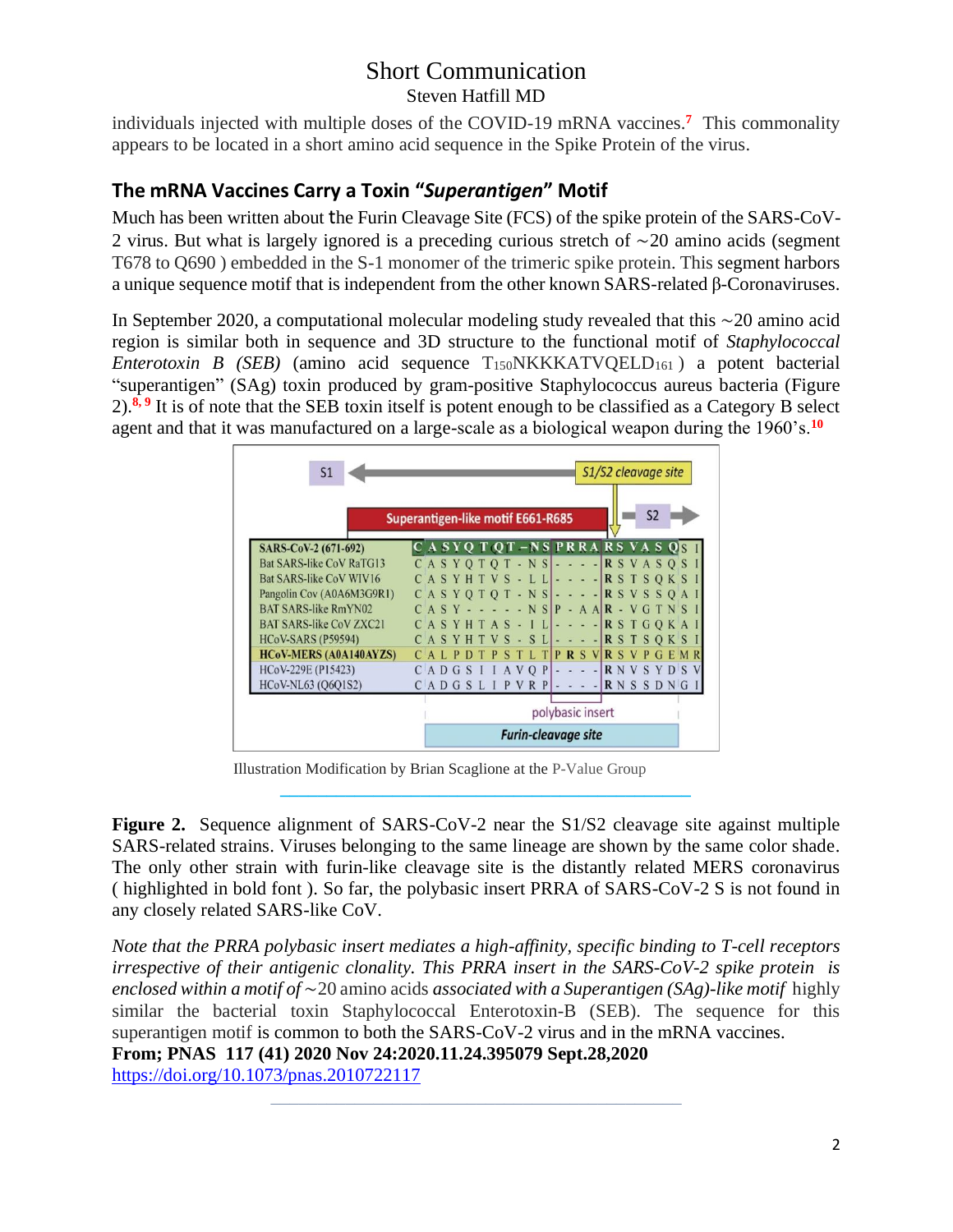In humans, SEB exhibits its potent SAg activity by triggering the non-specific activation of a large fraction of the body's T-cells (up to 30%) via its high-affinity crosslinking with [T-cell receptors](https://en.wikipedia.org/wiki/T-cell_receptor) (TCR). This gross lymphocyte activation may trigger a massive toxic release of T-cell cytokines such as interferon-gamma as well as trigger the activation of macrophages which in turn flood the blood and local tissue areas with interleukin-1, interleukin-6 and tumor necrosis factor-alpha as part of a ["cytokine](https://en.wikipedia.org/wiki/Cytokine) storm". **9**

## **Clinical Effects of Superantigen Exposure**

SEB is one of the most potent bacterial *superantigens* known to science and it can generate severe clinical symptoms in humans at concentrations as low as 0.0004 μg/kg with death from multiorgan failure and toxic shock at 0.02 μg/kg of body weight.**<sup>11</sup>**

Severe pulmonary exposure to the purified SEB *superantigen* causes fever, chills, headache and muscle pain with reactive interstitial and later pulmonary edema.<sup>12</sup> This is similar to late-phase COVID-19 infection in adults who may progress into an Adult Respiratory Distress Syndrome (ARDS) and septic shock.**<sup>13</sup>**

#### **mRNA Viral and Vaccine-Induced Superantigen Injury**

The Spike Protein of SARS-CoV-2 is a trimeric transmembrane protein responsible for host cell recognition, attachment, and entry of the virus. It features two extremely large monomers termed S1 and S2 each containing roughly 1300 amino acid residues. These are fixed to a protein backbone to form the complete trimeric 3D Spike Protein structure. **14**

After intracellular viral replication, the new daughter viruses are transported back to the surface of the cell where they are released to infect more normal cells. As part of this process the virus's S1 monomer is cleaved at the Furin cleavage site and it changes its 3D conformation from a closed into an open configuration (Figure 3).

This now open conformation exposes the ACE-2 Receptor Binding Domain (RBD) of the S1 monomer which can now fully recognize the ACE Receptors on the surface of uninfected cells (Figure 3). At the same time, the amino acid sequences forming the SEB SAg-like motif are also now exposed to the outside where they are accessible for T-Cell Receptor binding to cause largescale polyclonal T-cell activation and proliferation. **14**

As previously mentioned, the bacterial SEB SAg toxin exerts its superantigen effects by inducing an inflammatory cytokine release from T-cells and macrophages.. Of note is that this SEB-released cytokine profile is similar to the cytokine profile in COVID-19 patients with a prognosis of severe infection and death. **<sup>15</sup>** This includes elevated levels of IL-6, TNFα, IL-8 and IL-1β which leads to multiorgan tissue damage.

This is also observed in infected children that develop COVID-19 associated Multisystem Inflammatory Syndrome (MIS-C). **16, 17** An abnormal cytokine profile is also a feature of COVID-19 "Long Hauler Syndrome".**<sup>18</sup>** A cohort analysis of adult COVID-19 patients reveals that cases with severe hyperinflammatory disease also exhibit a marked skewing of the TCR repertoire that is consistent with *superantigen* activity.**<sup>8</sup>** Another study indicates that the rare SARS-CoV-2 Spike Protein mutation (D839Y/N/E) detected in a European strain of the COVID virus, may potentially further enhance TCR binding in late-phase COVID-19 patients.**<sup>19</sup>**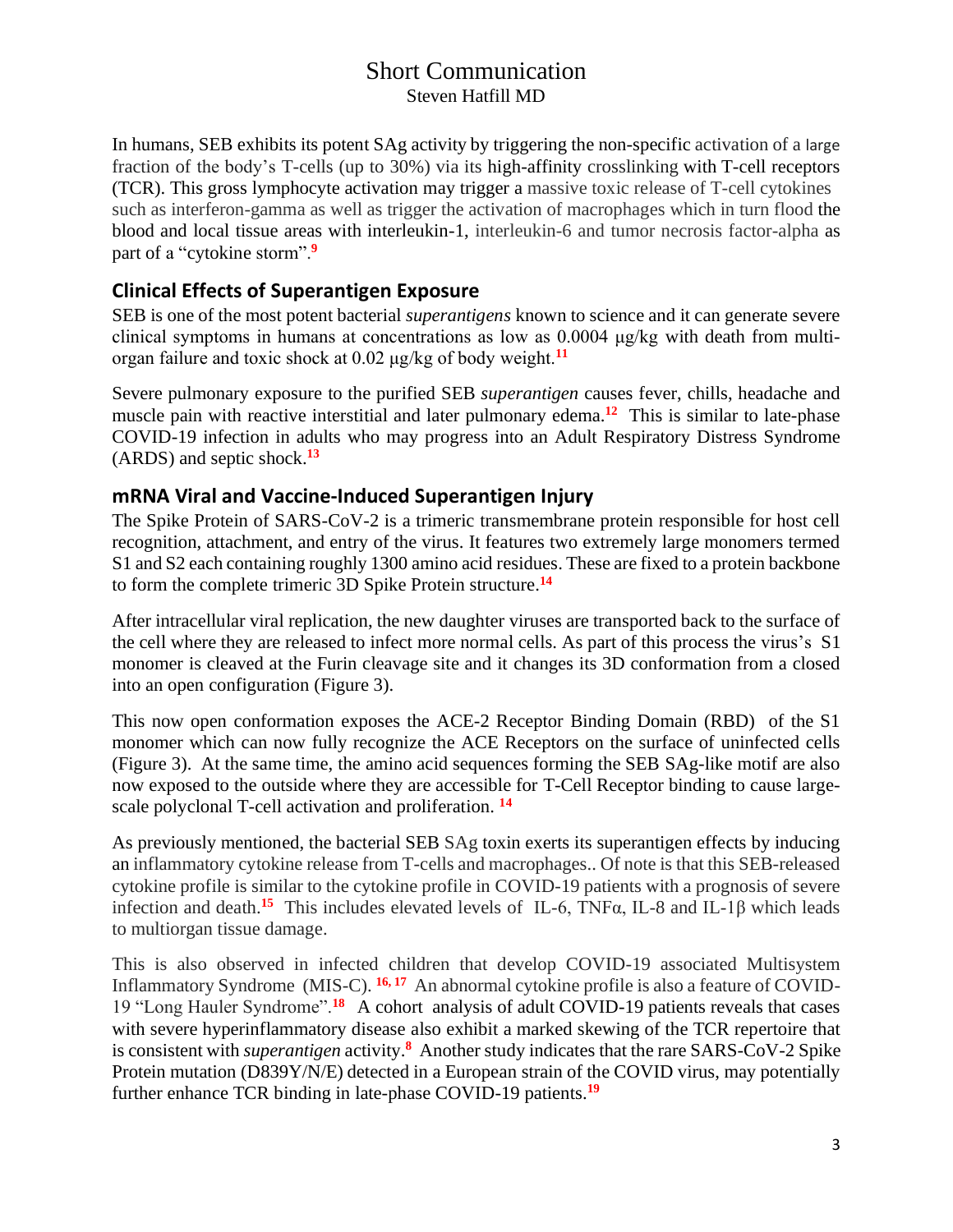It is therefore reasonable to assume that the hyperinflammatory syndrome of COVID-19 originates from the superantigen sequence embedded into the S1 monomer of the spike protein in both SARS-CoV-2 and the mRNA vaccines.



Illustration by Brian Scaglione at the P-Value Group

**Figure 3.** Left Images: When new daughter viruses are transported back to the surface of the infected cell, the virus's S1 monomer is cleaved at the Furin cleavage site. This changes its 3D conformation from a normally "closed" into an "open" configuration. This open configuration fully exposes the SEB Sag-like motif of the SARS-CoV-2 virus to the exterior of the host cell membrane. The sequence for this superantigen motif is found in both the SARS-CoV-2 virus and the mRNA vaccines.

 $\mathcal{L}_\text{max} = \frac{1}{2} \sum_{i=1}^{n} \frac{1}{2} \sum_{i=1}^{n} \frac{1}{2} \sum_{i=1}^{n} \frac{1}{2} \sum_{i=1}^{n} \frac{1}{2} \sum_{i=1}^{n} \frac{1}{2} \sum_{i=1}^{n} \frac{1}{2} \sum_{i=1}^{n} \frac{1}{2} \sum_{i=1}^{n} \frac{1}{2} \sum_{i=1}^{n} \frac{1}{2} \sum_{i=1}^{n} \frac{1}{2} \sum_{i=1}^{n} \frac{1}{2} \sum_{i=1}^{n} \frac{1$ 

 $\mathcal{L}_\mathcal{L} = \{ \mathcal{L}_\mathcal{L} = \{ \mathcal{L}_\mathcal{L} = \{ \mathcal{L}_\mathcal{L} = \{ \mathcal{L}_\mathcal{L} = \{ \mathcal{L}_\mathcal{L} = \{ \mathcal{L}_\mathcal{L} = \{ \mathcal{L}_\mathcal{L} = \{ \mathcal{L}_\mathcal{L} = \{ \mathcal{L}_\mathcal{L} = \{ \mathcal{L}_\mathcal{L} = \{ \mathcal{L}_\mathcal{L} = \{ \mathcal{L}_\mathcal{L} = \{ \mathcal{L}_\mathcal{L} = \{ \mathcal{L}_\mathcal{$ 

 Right Image*: The exposed* SAg-like motif *is free to recognize and bind to the T-cell receptors found on circulating cytotoxic T-cell lymphocytes. This leads to a massive production of circulating proinflammatory cytokines including IFNγ, TNFα, and IL-2 from T cells, as well as IL-1 and TNFα from macrophages. This is theorized to cause a positive feedback loop between elevated cytokine levels and circulating Norepinephrine levels leading to severe cardiac damage.* **From; Nature; Signal Transduction 5:252; 2020.** <https://doi.org/10.1038/s41392-020-00365-7>

Based on the above data, it is reasonable to propose that in some cases, the *superantigen* motif in the Spike Protein of SARS-CoV-2, can trigger an uncontrolled positive feedback loop between excessive cytokine release and excessive *Norepinephrine* release causing both cytotoxic and ischemic myocardial damage. This is expected to occur in natural COVID-19 infections and in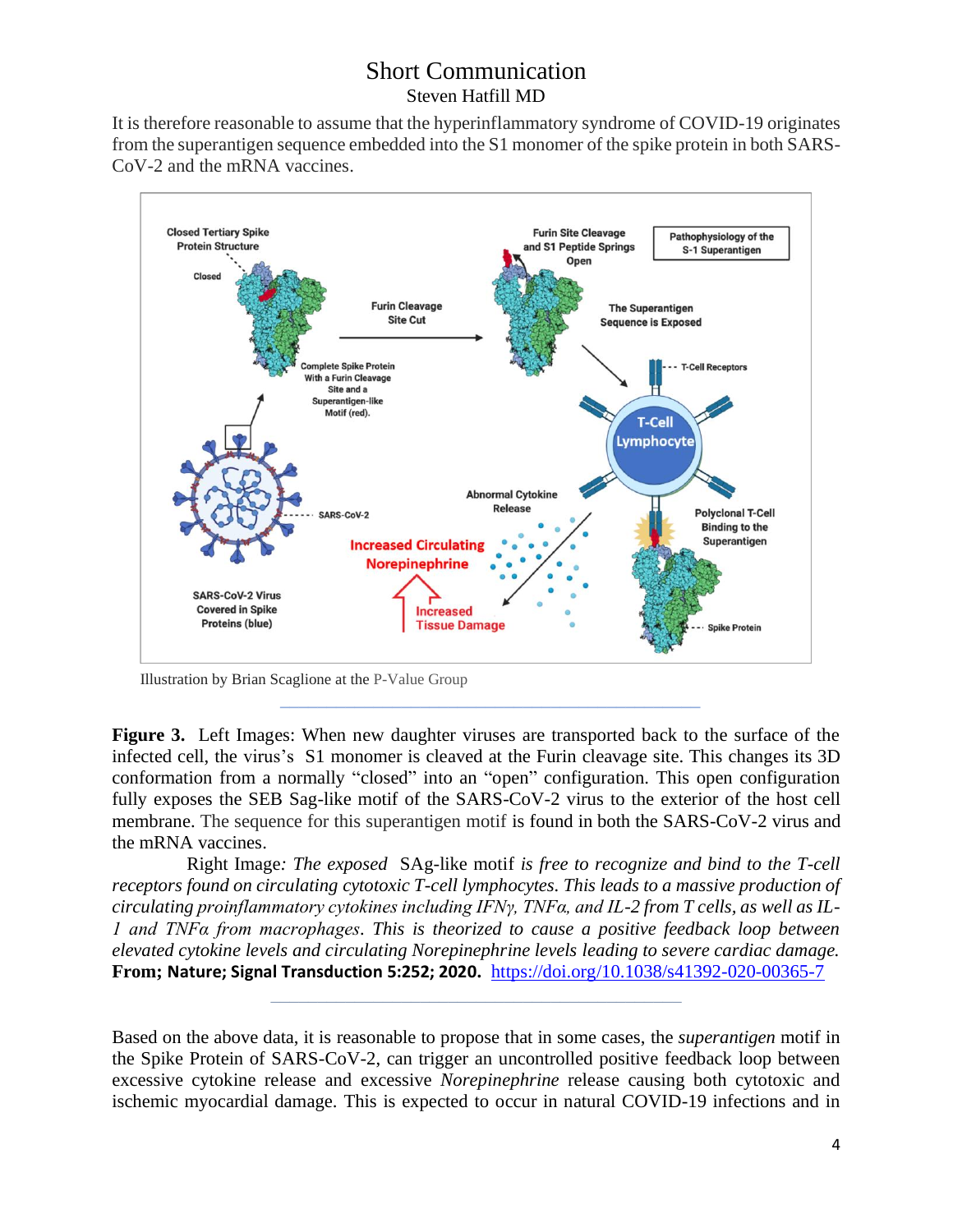some mRNA vaccine recipients, as well as in rare cases of the Multisystem Inflammatory Syndrome (MIS-C) observed in COVID-19-infected European and American children. **3, 17**

#### **More Urgent Studies Needed**

There is an express need to acquire more data on *Norepinephrine*-induced myocardial injury in mRNA vaccine recipients. It is important that these studies remain focused on new immunizations involving the original mRNA vaccines and they should not include Omicron and its subvariant clinical cases, or the recipients of the new Omicron mRNA vaccine.

This is because of the extensive mutational changes that have occurred in the Spike Protein of the Omicron clade.<sup>20</sup> Omicron exhibits mutations in the P681RRAR685 putative SAg-like segment of the S1 subunit with possible changes in Spike Protein cleavage and exposure of the C-terminal end R681RRAR685 of the superantigenic segment accompanied by changes in viral fitness, infectivity, and apparently a lower virulence.**<sup>21</sup>**

Urgent clinical studies should be performed on new recipients of the traditional Moderna and Pfizer vaccines, with daily flow-cytometry assessments and measurements of circulating catecholamine levels, particularly Norepinephrine. Existing autopsy material could also be reexamined and partially characterized with immunohistochemical studies.

Clinical research should also be conducted with respect to the early clinical use of β2-receptor antagonists to diminish any developing positive feedback loop between catecholamine-driven signaling and hyperinflammation in both active COVID-19 infection, long-hauler syndrome, and non-Omicron post-vaccine injuries. **22**

Other Food and Drug Administration-approved anti-inflammatory drugs such as the antibiotic Minocycline**<sup>23</sup>** and the inexpensive drug Indomethacin (which has shown value in SARS-1 infection), **<sup>24</sup>** should be combinational-tested in animal models of SEB-induced Toxic Shock Syndrome in addition to CTLA4-Ig which can inhibit CD28 co-stimulation of cytotoxic T-cells, **25** and the mTOR inhibitor Rapamycin.**<sup>26</sup>**

As a final note, the analogue *superantigen* sequence embedded into the virus lacks any defined viral evolutionary lineage. To the best of knowledge, no other SARS-related β-Coronaviruses outside of SARS-CoV-2, has this SEB-analogue sequence. As previously discussed, the SEB toxin is classified as a Category B select agent and it was manufactured on a large-scale as a biological weapon during the 1960's. **27**

Lacking a defined natural evolutionary lineage for the SEB-like motif in the S1 monomer, a consideration must be given to a laboratory origin for SARS-CoV-2. In this respect the Wuhan Institute of Virology is often mentioned. However, the creation of the mRNA for this S1 SEB SAg-like sequence would have required full-atomic structure and dynamics analyses necessitating the cooperation of several different large, well-funded, Chinese laboratories. This would include an experienced proteomics facility with specialized equipment and expertise not generally available in a dedicated virology laboratory. It must be remembered that the presence of the SAg-like motif was covert and was not detected by normal protein or nucleotide BLAST Search (*Basic Local Alignment* Search *Tool*) efforts. It was only discovered after a structure and dynamics analysis.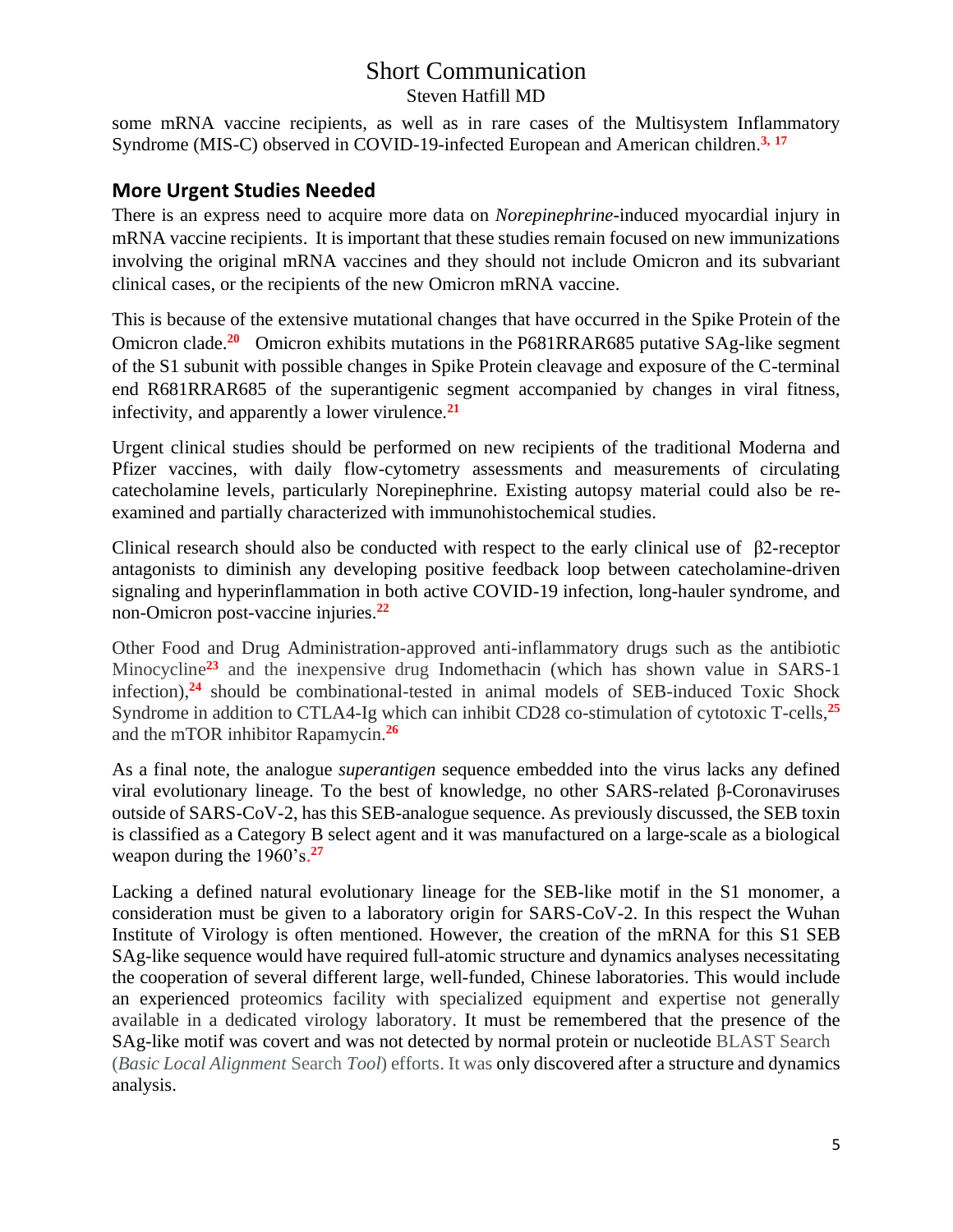It is also of note that the former Soviet Biopreparat offensive biological weapons program was experimenting with the genetic insertion of peptide toxins and immunogenetic peptides (Myelin Basic Protein) into known biological warfare pathogens during the 1990s. **28, 29** Also that previous statements allegedly made in the 2003 time-frame by the Chinese Defense Minister Chi Haotian have been reported to advocate the Chinese continuation of this type of *Gain-of-Function* Soviet offensive biological warfare research.**<sup>30</sup>**

Although the majority of SARS-CoV-2 infections have been accompanied by a very low mortality rate, if the SEB Sag-like motif present in the virus proves to be an intentional insert, this technology represents a dramatic advancement in offensive biological warfare using incapacitating agents and as has now been witnessed, a direct severe strategic threat to the United States and its allies.

#### **America Deserves Answers**

The discovery of the SEB-like functional superantigen motif in the Spike Protein of SARS-CoV-2 was published as an Open Access report in the Proceedings of the National Academy of Sciences on 28 September 2020. Yet only now is the clinical significance of the *SAg-like* motif in the spike protein of the virus receiving attention and debate.

*This is inexcusable considering millions of Americans and Europeans have already been injected with this mRNA sequence as part of the global mRNA vaccination program. This is a pseudomRNA injection that can remain in the body for months.*

When published in 2020, the *in-silico* computational modelling report should have triggered an immediate vaccine review by Dr. Anthony Fauci and the COVID-19 Task Force, Dr. [Francis](https://en.wikipedia.org/wiki/Francis_Collins)  [Collins](https://en.wikipedia.org/wiki/Francis_Collins) at the NIH, Professor Arnold Monto at the University of Michigan (the Chair of the outside panelists at the FDA Center for Biologics Evaluation), and the FDA Commissioner Dr. Stephen Hahn together with Dr. Janet Woodcock, and Dr. Peter Marks. It also should have include[d Moncef](https://en.wikipedia.org/wiki/Moncef_Slaoui)  [Slaoui,](https://en.wikipedia.org/wiki/Moncef_Slaoui) the PhD-level scientist who was tasked to manage the Operation Warp Speed project as well as representatives from the vaccine manufacturers.

To the best of knowledge, no such meeting concerning the COVID-19 superantigen motif ever occurred, yet questions over mRNA vaccine safety had appeared as early as February of 2021. By March 2021, more than 20 European countries had temporarily stopped using AstraZeneca's COVID-19 vaccine for a safety review. In April 2021, a short temporary 11-day hold was placed on the Johnson and Johnson mRNA vaccine The extensive serious adverse events associated with the Moderna and Pfizer vaccines are currently the subject of ongoing discussion with many countries now moving away from their ineffective mRNA vaccination mandates.

Throughout 2021 and into 2022, the number of recorded serious, adverse, post-injection clinical events has dramatically intensified with the conscious effort to apply duress to Americans hesitant to receive the still highly experimental non-FDA approved mRNA vaccines. This is in addition to the intense promotion of clinically unnecessary childhood vaccination using these preparations.

It is of note that the average number of deaths attributed to the widespread use of the annual influenza vaccine is 39 with roughly 43% of the US population vaccinated.**<sup>31</sup>**

The average number of deaths attributed to the mRNA vaccinations for COVID-19 is a shocking estimated 20,622 with roughly 65.8% of the total population vaccinated. Many of these mRNA vaccine-associated deaths are accompanied by bizarre clotting phenomena.**32, 33**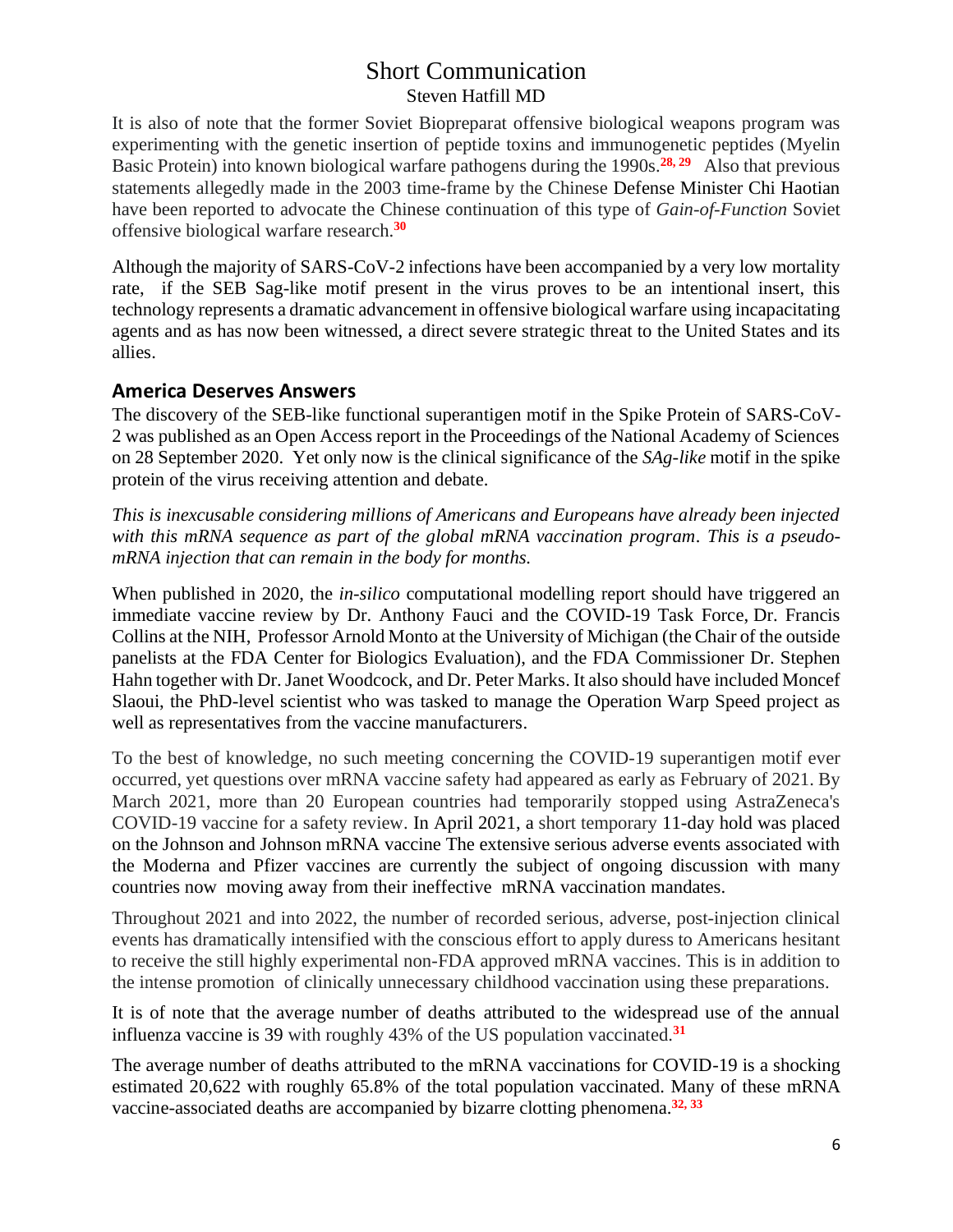America deserves clear answers for the decisions and lack of honesty by federal, state, and local authorities during the COVID -19 pandemic response. Most particularly concerning the intentional block of cheap effective outpatient anti-viral drugs and the coerced use of poorly effective, experimental, mRNA vaccines. Individual accountability must be assigned.

## **Acknowledgements**

With special thanks to Brian Scaglione at the P-Value Group for his analysis and graphic illustrations.

## **References**

1. COVID-19: Pathophysiology of Acute Disease. Lancet Respiratory Medicine Series May 18, 2021. <https://www.thelancet.com/series/COVID-19-pathophysiology>

2. [Atri,](https://pubmed.ncbi.nlm.nih.gov/?term=Atri+D&cauthor_id=32292848) D., [Siddiqi,](https://pubmed.ncbi.nlm.nih.gov/?term=Siddiqi+HK&cauthor_id=32292848) H.S., [Lang,](https://pubmed.ncbi.nlm.nih.gov/?term=Lang+JP&cauthor_id=32292848) J.P., et.al., COVID-19 for the Cardiologist: Basic Virology, Epidemiology, Cardiac Manifestations, and Potential Therapeutic Strategies. ACC Basic Transl Sci. 2020 Apr 10;5(5):518-536. doi: 10.1016/j.jacbts.2020.04.002. eCollection 2020 May. [COVID-19 for the Cardiologist: Basic Virology, Epidemiology, Cardiac Manifestations, and](https://pubmed.ncbi.nlm.nih.gov/32292848/)  [Potential Therapeutic Strategies -](https://pubmed.ncbi.nlm.nih.gov/32292848/) PubMed (nih.gov)

3. [Gill](https://pubmed.ncbi.nlm.nih.gov/?term=Gill+JR&cauthor_id=35157759), R.J., [Tashjian,](https://pubmed.ncbi.nlm.nih.gov/?term=Tashjian+R&cauthor_id=35157759)R., [Duncanson,](https://pubmed.ncbi.nlm.nih.gov/?term=Duncanson+E&cauthor_id=35157759) E., Autopsy Histopathologic Cardiac Findings in Two Adolescents Following the Second COVID-19 Vaccine Dose. Arch Pathol Lab Med. 2022 Feb 14. PMID: 35157759 doi: 10.5858/arpa.2021-0435-SA. Online ahead of print. [Autopsy](https://pubmed.ncbi.nlm.nih.gov/35157759/)  [Histopathologic Cardiac Findings in Two Adolescents Following the Second COVID-19](https://pubmed.ncbi.nlm.nih.gov/35157759/)  Vaccine Dose - [PubMed \(nih.gov\)](https://pubmed.ncbi.nlm.nih.gov/35157759/)

4[. Leone,](https://pubmed.ncbi.nlm.nih.gov/?term=Leone+O&cauthor_id=31297595) O., [Pieroni,](https://pubmed.ncbi.nlm.nih.gov/?term=Pieroni+M&cauthor_id=31297595) M., [Rapezzi,](https://pubmed.ncbi.nlm.nih.gov/?term=Rapezzi+C&cauthor_id=31297595) R., The spectrum of myocarditis: from pathology to the clinics. Virchows Arch. 2019 Sep;475(3):279-301. doi: 10.1007/s00428-019- 02615-8. Epub 2019 Jul 11. [The spectrum of myocarditis: from pathology to the clinics -](https://pubmed.ncbi.nlm.nih.gov/31297595/) PubMed [\(nih.gov\)](https://pubmed.ncbi.nlm.nih.gov/31297595/)

5. Lyon, A., Rees, P., Prasad, S., et.al., Stress (Takotsubo) cardiomyopathy--a novel pathophysiological hypothesis to explain catecholamine-induced acute myocardial stunning. Nat Clin Pract Cardiovasc Med. 2008 Jan; 5(1):22-9. PMID: 18094670. doi: 10.1038/ncpcardio1066. <https://pubmed.ncbi.nlm.nih.gov/18094670/>

6. Riddell S.R. Adrenaline fuels a cytokine storm during immunotherapy. Nature. 2018 Dec;564(7735):194-196. doi: 10.1038/d41586-018-07581-w. PMID: 30542198. <https://pubmed.ncbi.nlm.nih.gov/30542198/>

7. COVID-19: Pathophysiology of Acute Disease. Lancet Respiratory Medicine. Series May 18, 2021 [COVID-19: Pathophysiology of Acute Disease \(thelancet.com\)](https://www.thelancet.com/series/COVID-19-pathophysiology)

8. [Cheng,](https://www.pnas.org/doi/10.1073/pnas.2010722117#con1) M.H., [Zhang,](https://www.pnas.org/doi/10.1073/pnas.2010722117#con2) S., [Porritt,](https://www.pnas.org/doi/10.1073/pnas.2010722117#con3) R.A., et.al., Superantigenic character of an insert unique to SARS-CoV-2 spike supported by skewed TCR repertoire in patients with hyperinflammation. PNAS 117 (41) Sept.28,2020<https://doi.org/10.1073/pnas.2010722117>

9. Li H., Llera A., Malchiodi E.L., Mariuzza R.A. The structural basis of T cell activation by superantigens. Annu. Rev. Immunol. 1999;17:435–466. doi[:https://pubmed.ncbi.nlm.nih.gov/10358765/](https://pubmed.ncbi.nlm.nih.gov/10358765/)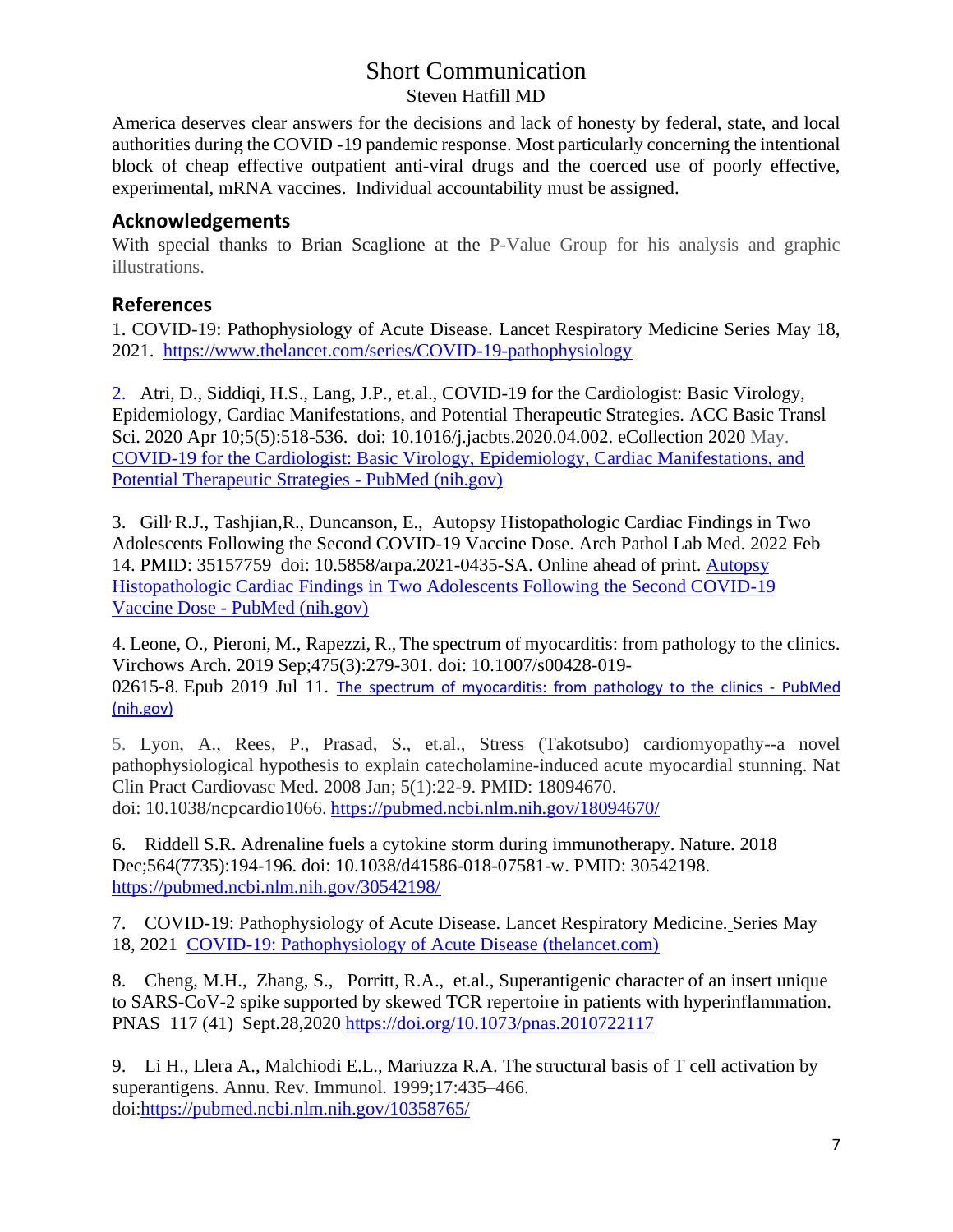10. Personal Communication; William C. Patrick III July 11, 1998.

11. [Verreault,](https://journals.asm.org/doi/10.1128/AAC.02049-18#con1) D., [Ennis,](https://journals.asm.org/doi/10.1128/AAC.02049-18#con2) J., [Whaley,](https://journals.asm.org/doi/10.1128/AAC.02049-18#con3) K., et.al., Effective Treatment of Staphylococcal Enterotoxin B Aerosol Intoxication in Rhesus Macaques by Using Two Parenterally Administered High-Affinity Monoclonal Antibodies. [Antimicrobial Agents and Chemotherapy.](https://journals.asm.org/journal/aac) [Vol. 63, No. 5.](https://journals.asm.org/toc/aac/63/5) 25 April 2019. DOI [:https://doi.org/10.1128/AAC.02049-18](https://doi.org/10.1128/AAC.02049-18)

12. Staphylococcal enterotoxin B (SEB) Fact Sheet [Staphylococcal Enterotoxin B .pdf \(pa.gov\)](https://www.health.pa.gov/topics/Documents/Diseases%20and%20Conditions/Staphylococcal%20Enterotoxin%20B%20.pdf)

13. COVID-19: Pathophysiology of Acute Disease. Lancet Respiratory Medicine. Series May 18, 2021 [COVID-19: Pathophysiology of Acute Disease \(thelancet.com\)](https://www.thelancet.com/series/COVID-19-pathophysiology)

14. Ismail, A.M., and Elfiky, A. A., A monoclonal antibody against staphylococcal enterotoxin B superantigen inhibits SARS-CoV-2 entry in vitro**.** Nature; Signal Transduction 5:252; 2020. <https://doi.org/10.1038/s41392-020-00365-7>

15. Del Valle, D.M., et al., An inflammatory cytokine signature helps predict COVID-19 severity and death. medRxiv. 2020 May 30;2020.05.28.20115758. doi: 10.1101/2020.05.28.20115758. Preprint <https://pubmed.ncbi.nlm.nih.gov/32511562/>

16. Belhadjer, Z., Bajolle, F., Khraiche, D., et. al., (2020). Acute heart failure in multisystem inflammatory syndrome in children (MIS-C) in the context of global SARS-CoV-2 pandemic. Circulation 142, 429–436. 2020. doi: 10.1161/CIRCULATIONAHA.120.048360. Epub 2020 <https://pubmed.ncbi.nlm.nih.gov/32418446/>

17. Porritt, R.A., Paschold, L., Rivas, M.N., Cheng, M.H., Identification of a unique TCR repertoire, consistent with a superantigen selection process in Children with Multi-system Inflammatory Syndrome. bioRxiv. 2020 Nov 9:2020.11.09.372169. doi: 10.1101/2020.11.09.372169. Preprint. PMID: 33200133 [Identification of a unique TCR](https://pubmed.ncbi.nlm.nih.gov/33200133/)  [repertoire, consistent with a superantigen selection process in Children with Multi-system](https://pubmed.ncbi.nlm.nih.gov/33200133/)  [Inflammatory Syndrome -](https://pubmed.ncbi.nlm.nih.gov/33200133/) PubMed (nih.gov)

18. Patterson, B.K., Guevara-Coto, J., Yogendra, R., et.al., Immune-Based Prediction of COVID-19 Severity and Chronicity Decoded Using Machine Learning. Front in Immunol., 28 June 2021, doi: 10.3389/fimmu.2021.700782 . <https://pubmed.ncbi.nlm.nih.gov/34262570/>

19. Cheng, M.H., Zhang, S., Porritt, R.A., et.al.,. An insertion unique to SARS-CoV-2 exhibits superantigenic character strengthened by recent mutations. BioRxiv doi**:** <https://doi.org/10.1101/2020.05.21.109272> Now published in *Proceedings of the National Academy of Sciences* doi: [10.1073/pnas.2010722117](http://dx.doi.org/10.1073/pnas.2010722117)

20. Johnson, B.A., Xie, X., Bailey, A.L. *et al.* Loss of furin cleavage site attenuates SARS-CoV-2 pathogenesis. *Nature* **591,** 293–299 (2021). https://doi.org/10.1038/s41586-021-03237-4 <https://www.nature.com/articles/s41586-021-03237-4#Sec1>

21. Cheng, M. H., Krieger ,J.M., Banerjee, A., et.al. Impact of new variants on SARS-CoV-2 infectivity and neutralization: A molecular assessment of the alterations in the spike-host protein interactions. iScience 25, 103939, March 18, 2022 [https://www.cell.com/iscience/pdf/S2589-0042\(22\)00209-7.pdf](https://www.cell.com/iscience/pdf/S2589-0042(22)00209-7.pdf) ֧֪֚֞֝֬֝֬֝֬֝֬֝֬֝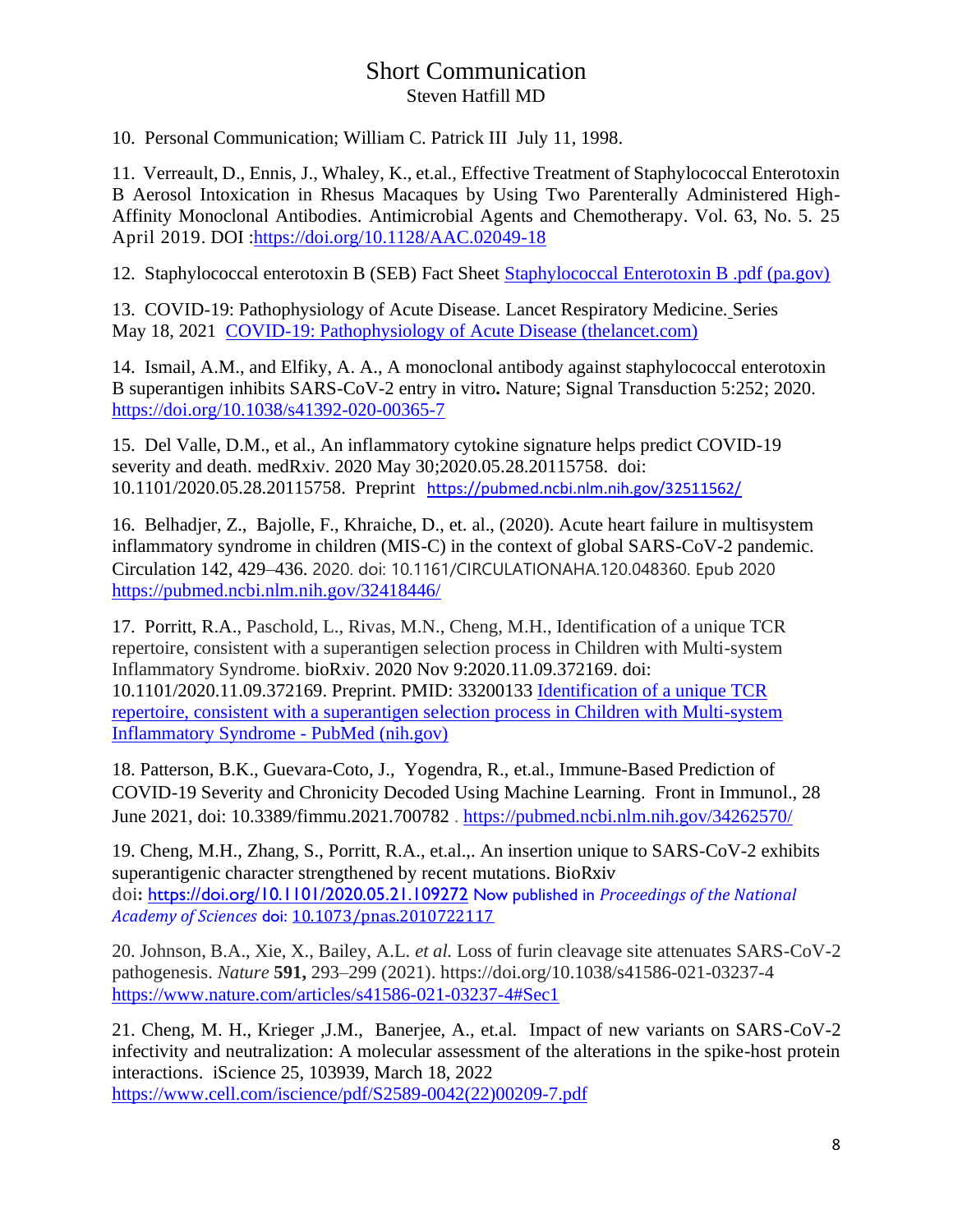22. Staedtke, V., Bai, R.Y., Kim, K., Darvas, M., et.al., Disruption of a self-amplifying catecholamine loop reduces cytokine release syndrome. Nature. 2018 Dec;564(7735):273-277. doi: 10.1038/s41586-018-0774-y. Epub 2018 Dec 12. PMID: 30542164; PMCID: PMC6512810. Disruption of a self-amplifying catecholamine loop reduces cytokine release syndrome. <https://pubmed.ncbi.nlm.nih.gov/30542164/>

23. Francini, E., Miano, S.T., Fiaschi, A.I., et.al.,. Doxycycline or minocycline may be a viable treatment option against SARS-CoV-2. *Med Hypotheses*. 2020;144:110054. doi:10.1016/j.mehy.2020.110054 <https://www.ncbi.nlm.nih.gov/pmc/articles/PMC7320853/>

24. Amici, C., Di Caro, A., Ciucci, A., et.al., Indomethacin has a potent antiviral activity against SARS coronavirus. Antivir Ther. 2006;11(8):1021-30. PMID: 17302372. <https://pubmed.ncbi.nlm.nih.gov/17302372/>

25. Crepeau, R.L, Ford, M.L,. Challenges and opportunities in targeting the CD28/CTLA-4 pathway in transplantation and autoimmunity. Expert Opin Biol Ther. 2017;17(8):1001-1012. doi:10.1080/14712598.2017.1333595 <https://www.ncbi.nlm.nih.gov/pmc/articles/PMC5590720/>

26. Patocka, J., Kuca, K., Oleksak, P., et. al., Rapamycin: Drug Repurposing in SARS-CoV-2 Infection. *Pharmaceuticals (Basel)*. 2021;14(3):217. Published 2021 Mar 5. doi:10.3390/ph14030217 <https://www.ncbi.nlm.nih.gov/pmc/articles/PMC8001969/pdf/pharmaceuticals-14-00217.pdf>

27. [Ahanotu,](https://www.researchgate.net/scientific-contributions/Ejem-Ahanotu-2079720323)E., [Alvelo-Ceron,](https://www.researchgate.net/scientific-contributions/Damaris-Alvelo-Ceron-2079687687) D., [Ravita,](https://www.researchgate.net/scientific-contributions/Timothy-Ravita-2079706588) T., Staphylococcal Enterotoxin B as a Biological Weapon: Recognition, Management, and Surveillance of Staphylococcal Enterotoxin October 2006 doi[:10.1177/153567600601100303](http://dx.doi.org/10.1177/153567600601100303) <https://www.researchgate.net/publication/281070924>

28. Personal Communications Kanatjan Alibekov, 1998

29. Biohazard . Delta Publishers. Authors; Ken Alibek [Stephen Handelman,](https://www.amazon.com/s/ref=dp_byline_sr_book_2?ie=UTF8&field-author=Stephen+Handelman&text=Stephen+Handelman&sort=relevancerank&search-alias=books) ; Reprint edition (April 11, 2000). **ISBN-10** 0385334966 **ISBN-13** 978-0385334969

30. Purported speech by Chinese Defense Minister Chi Haotian. 2003. Translated into English and published by *The Epoch Times* in 2005.<https://www.youtube.com/watch?v=gJ7JcYOKHnE>

31. Bergman, R., CDC: Fewer than half of Americans get flu vaccine. The Nation's Health November/December 2017, 47 (9) E45;

[https://www.thenationshealth.org/content/47/9/E45#:~:text=Among%20children%20under%201](https://www.thenationshealth.org/content/47/9/E45#:~:text=Among%20children%20under%2018%2C%20coverage,lowest%20among%20any%20age%20group) [8%2C%20coverage,lowest%20among%20any%20age%20group.](https://www.thenationshealth.org/content/47/9/E45#:~:text=Among%20children%20under%2018%2C%20coverage,lowest%20among%20any%20age%20group)

32. Carlsen, A., How is the COVID-19 vaccination campaign going in your state? (NPR) Jan. 29, 2021 11:17 a.m. Updated: March 30, 2021. [https://www.npr.org/sections/health-shots/2021/01/28/960901166/how-is-the-covid-19](https://www.npr.org/sections/health-shots/2021/01/28/960901166/how-is-the-covid-19-vaccination-campaign-going-in-your-state) [vaccination-campaign-going-in-your-state](https://www.npr.org/sections/health-shots/2021/01/28/960901166/how-is-the-covid-19-vaccination-campaign-going-in-your-state)

 **\_\_\_\_\_\_\_\_\_\_\_\_\_\_\_\_\_\_\_\_\_\_\_\_\_\_\_\_\_\_\_\_\_\_\_\_\_\_\_\_\_\_\_\_\_\_\_\_\_\_\_\_\_\_\_\_\_\_\_\_\_\_\_\_\_\_\_\_**

33. (go to 9:29)<https://americasfrontlinedoctors.org/videos/post/doc-tracy-pi-s1-e1-lawsons-hunt/>